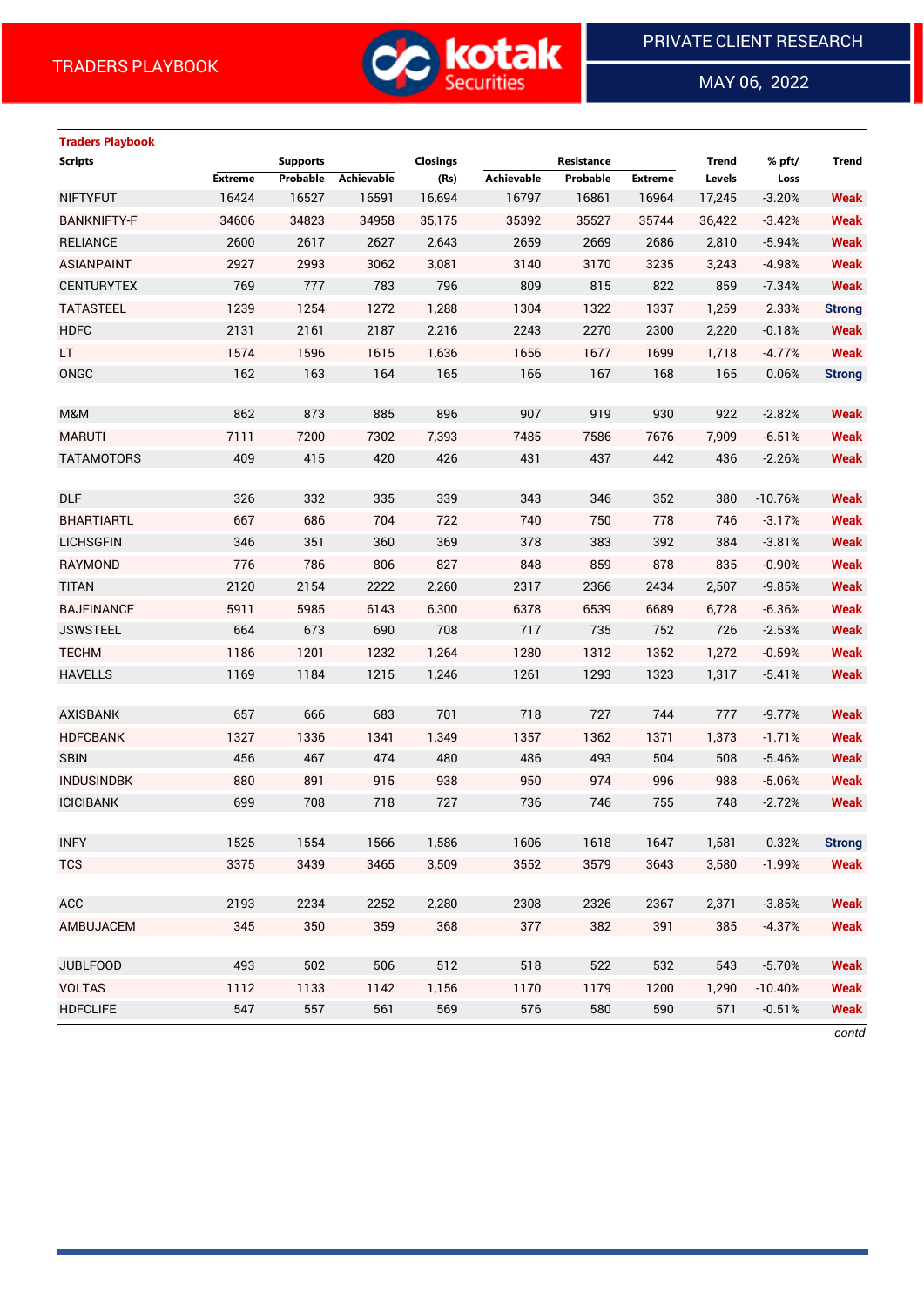#### **Closing Pricess**

Closing price is that price at which a scrip closes on the previous day. Traders can start their intraday trade on this level. The stock or index should sustain above or below the closing price else you should exit the trade. Ideally, half a percent should be the stop loss above or below the closing price to enter the trade.

## **Trend**

Trend is the level at which the tendency of Indices and Stocks can be identified. For best results, you can use the 'Trend Remarks' to trade. A 'Weak' trend means that traders can trade with a negative bias. If the trend is 'Strong', you can trade long with a positive bias. Base price should be the closing price.

#### **Achievable (Supp/Resis)**

It is the price which can be achieved if the Index/Stock trades above or below the closing price. During normal course of trading, first levels are important as one can take profits around first resistance and supports levels.

## **Probable (Supp/Resis)**

It's a second resistance/support and can be achieved if stocks/indices are in trending mode. Events can lead stocks and indices to reach these levels.

#### **Extreme levels**

Sometimes, the stocks fall or rise to their average lowest or highest levels FOR THE DAY and that may act as an excellent contra buying or selling opportunity with a stop loss given in the table. This means buying around extreme support and selling around extreme resistance strictly with a given stop loss. For e.g. If the extreme support for Nifty is given at 5605, and in case the market comes down to similar levels, then you can initiate long positions with the given 'stop loss for long' in the column, say at 5585. If it breaks 5585 then the trader must exit the position. This is valid on both the sides.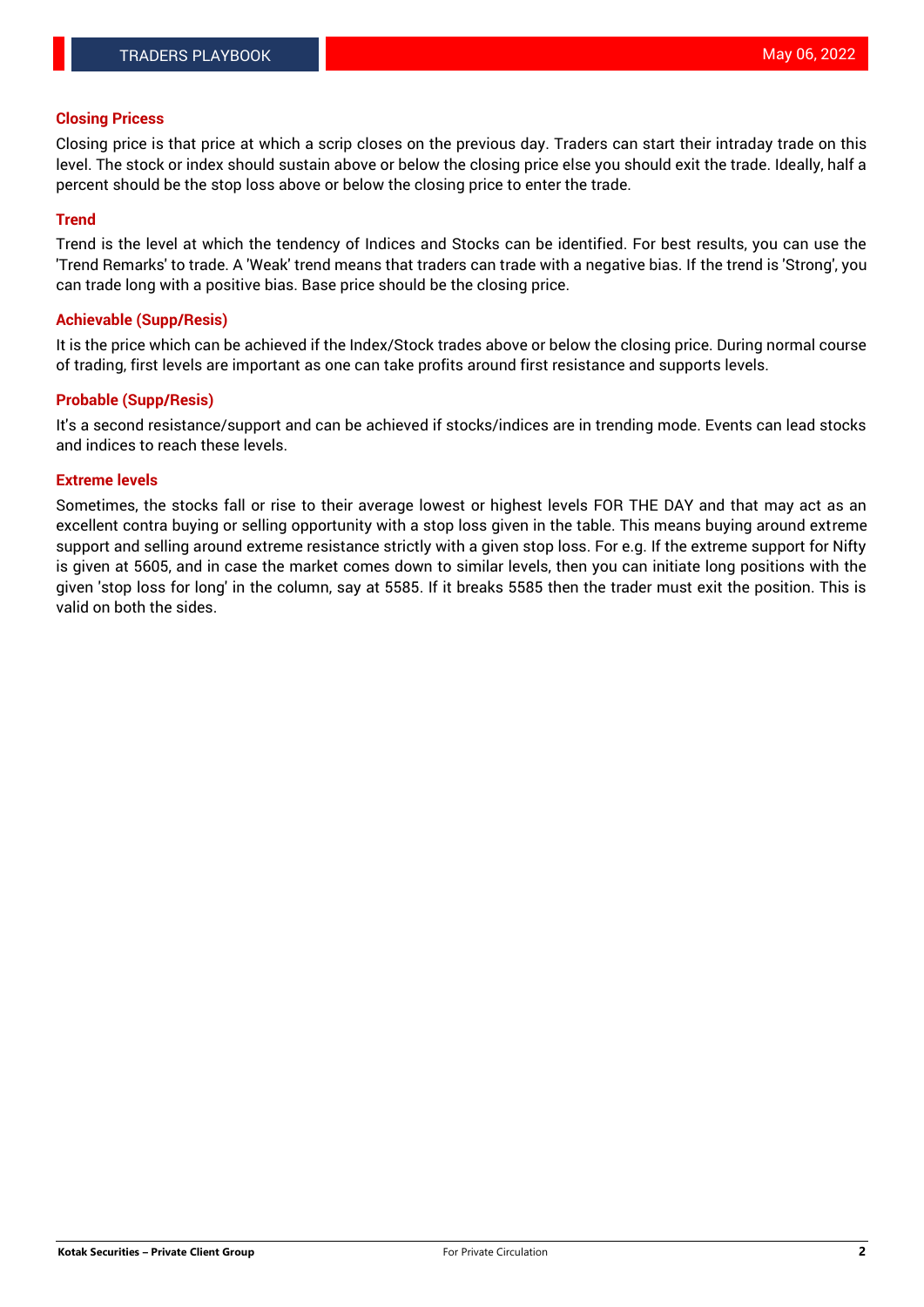## **RATING SCALE (PRIVATE CLIENT GROUP)**

| <b>BUY</b>             | -                        | A condition that indicates a good time to buy a stock. The exact circumstances of the signal will be determined by the indicator that an<br>analyst is using.  |
|------------------------|--------------------------|----------------------------------------------------------------------------------------------------------------------------------------------------------------|
| <b>SELL</b>            | -                        | A condition that indicates a good time to sell a stock. The exact circumstances of the signal will be determined by the indicator that an<br>analyst is using. |
| <b>Stop Loss Order</b> | $\overline{\phantom{0}}$ | An instruction to the broker to buy or sell stock when it trades beyond a specified price. They serve to either protect your profits or<br>limit your losses.  |

#### **FUNDAMENTAL RESEARCH TEAM (PRIVATE CLIENT GROUP)**

Head of Research Auto & Auto Ancillary Transportation, Paints, FMCG Banking & Finance shrikant.chouhan@kotak.com arun.agarwal@kotak.com agarwal.amit@kotak.com Hemali.Dhame@kotak.com

**Jatin Damania Purvi Shah Rini Mehta K. Kathirvelu** Metals & Mining, Midcap **Pharmaceuticals** Research Associate Support Executive jatin.damania@kotak.com [purvi.shah@kotak.com](mailto:purvi.shah@kotak.com) rini.mehta@kotak.com [k.kathirvelu@kotak.com](mailto:k.kathirvelu@kotak.com)

**Sumit Pokharna Pankaj Kumar** +91 22 6218 6438 +91 22 6218 6434

**Shrikant Chouhan Arun Agarwal Amit Agarwal, CFA Hemali Dhame**

 $+91$  22 6218 6432

Oil and Gas, Information Tech Construction, Capital Goods & Midcaps<br>sumit.pokharna@kotak.com pankair.kumar@kotak.com pankajr.kumar@kotak.com

+91 22 6218 5408 +91 22 6218 6443 +91 22 6218 6439 +91 22 6218 6433

**TECHNICAL RESEARCH TEAM (PRIVATE CLIENT GROUP)**

[shrikant.chouhan@kotak.com](mailto:shrikant.chouhan@kotak.com) [amol.athawale@kotak.com](mailto:amol.athawale@kotak.com) Research Associate +91 22 6218 5408 +91 20 6620 3350 [sayed.haider@kotak.com](mailto:sayed.haider@kotak.com)

**Shrikant Chouhan Amol Athawale Sayed Haider**

+91 22 62185498

# **DERIVATIVES RESEARCH TEAM (PRIVATE CLIENT GROUP)**

.<br>+91 22 6218 5497

**Sahaj Agrawal Prashanth Lalu Prasenjit Biswas, CMT, CFTe** [sahaj.agrawal@kotak.com](mailto:sahaj.agrawal@kotak.com) [prashanth.lalu@kotak.com](mailto:prashanth.lalu@kotak.com) [prasenjit.biswas@kotak.com](mailto:prasenjit.biswas@kotak.com)